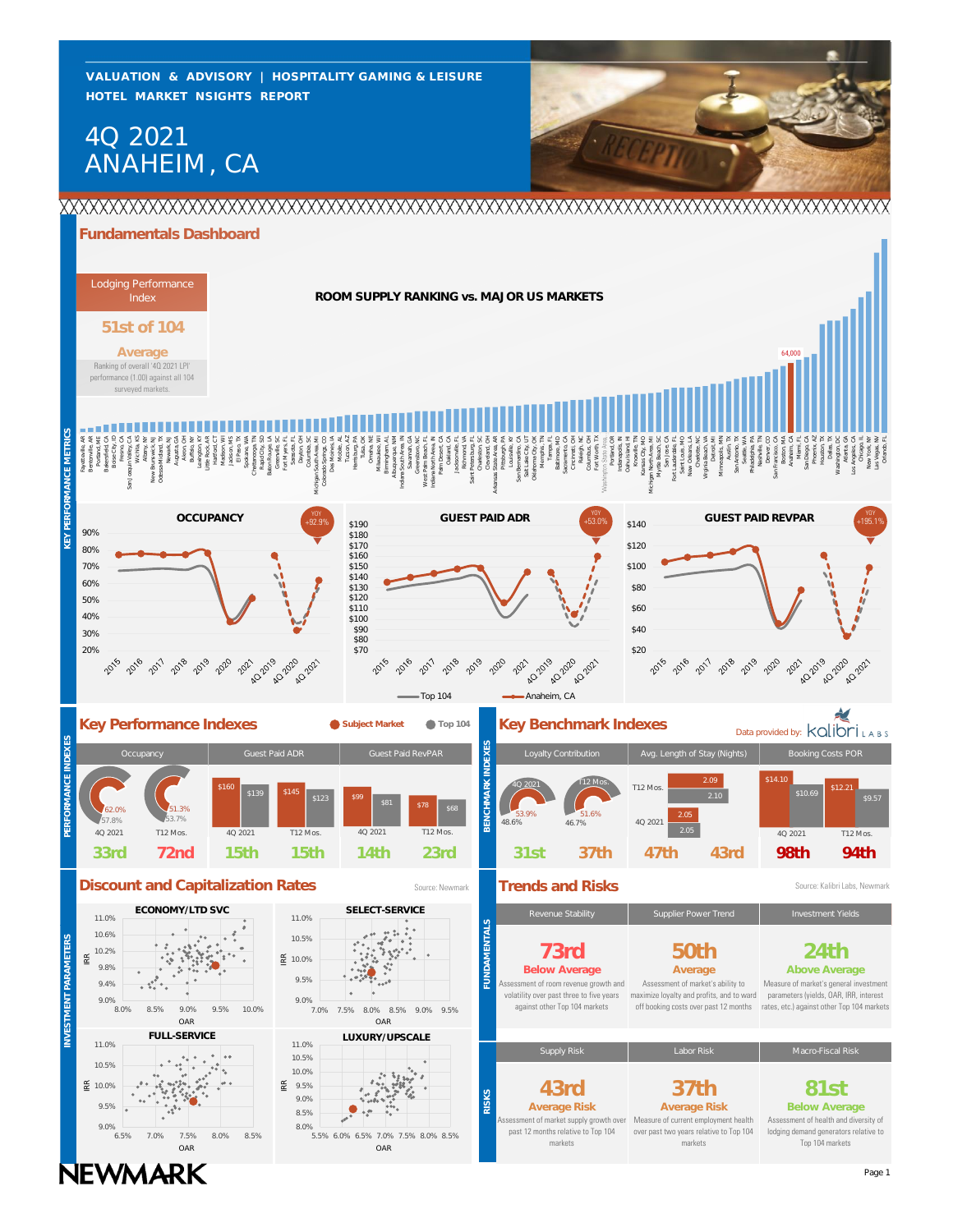# **Location Quick Facts** Newmark Hotel Market Nsights Report - 4Q 2021 Anaheim, CA



## **Key Performance Metrics**

|                         |         |            |                   |            |               |                     |                 |         |                      |                 | 11001011111222 |
|-------------------------|---------|------------|-------------------|------------|---------------|---------------------|-----------------|---------|----------------------|-----------------|----------------|
| <b>YEAR</b>             |         |            | <b>Guest Paid</b> |            | <b>COPE</b>   | <b>Booking Cost</b> | <b>ADR COPE</b> | Loyalty | Avg. Length of       | <b>Supply</b>   | Performance    |
| <b>ENDING</b>           | 0cc %   | <b>ADR</b> | <b>RevPAR</b>     | <b>ADR</b> | <b>RevPAR</b> | <b>POR</b>          | %               | $\%$    | <b>Stay (Nights)</b> | (Available Rms) | Index (LPI)    |
| 2015                    | 77.3%   | \$135.55   | \$104.83          | \$123.79   | \$95.74       | \$11.76             | 91.3%           | 47.7%   | 2.27                 | 57,900          | 1.58           |
| 2016                    | 78.0%   | \$140.14   | \$109.33          | \$127.61   | \$99.56       | \$12.53             | 91.1%           | 50.2%   | 2.15                 | 58,400          | 1.40           |
| 2017                    | 77.4%   | \$143.89   | \$111.34          | \$130.62   | \$101.07      | \$13.28             | 90.8%           | 51.9%   | 2.08                 | 59,500          | 1.28           |
| 2018                    | 77.4%   | \$148.21   | \$114.75          | \$134.40   | \$104.06      | \$13.81             | 90.7%           | 55.4%   | 2.05                 | 59,900          | 1.40           |
| 2019                    | 78.3%   | \$148.98   | \$116.70          | \$135.38   | \$106.04      | \$13.60             | 90.9%           | 58.0%   | 2.02                 | 61,800          | 1.40           |
| 2020                    | 37.2%   | \$115.83   | \$45.85           | \$106.70   | \$39.70       | \$9.13              | 92.1%           | 48.2%   | 2.19                 | 61,800          | 1.01           |
| 2021                    | 51.3%   | \$145.21   | \$77.94           | \$133.01   | \$68.23       | \$12.21             | 91.6%           | 51.6%   | 2.09                 | 63,500          | 1.00           |
| CAGR: 2015 thru<br>2021 | $-6.6%$ | 1.2%       | $-4.8%$           | 1.2%       | $-5.5%$       | 0.6%                | $0.0\%$         | 1.3%    | $-1.3%$              | 1.6%            | $-7.4%$        |
| 40 2019                 | 76.8%   | \$144.78   | \$111.22          | \$131.66   | \$101.13      | \$13.13             | 90.9%           | 56.8%   | 1.98                 | 61,800          | 1.40           |
| 40 2020                 | 32.2%   | \$104.78   | \$33.70           | \$96.85    | \$31.15       | \$7.93              | 92.4%           | 45.9%   | 2.20                 | 62,900          | 1.01           |
| 40 2021                 | 62.0%   | \$160.30   | \$99.45           | \$146.19   | \$90.70       | \$14.10             | 91.2%           | 53.9%   | 2.05                 | 64,000          | 1.00           |
| % Change                | 92.9%   | 53.0%      | 195.1%            | 50.9%      | 191.2%        | 77.8%               | $-1.3%$         | 17.4%   | $-7.0%$              | 1.7%            | $-1.6%$        |
|                         |         |            |                   |            |               |                     |                 |         |                      |                 |                |

## **Notable Metrics Notable Trends**

|                | OAR: Luxury/Upscale                                                                                                      | <b>Total Rooms Supply</b>                                                                      | <b>Total Rooms Supply</b>                                                                           |  |  |
|----------------|--------------------------------------------------------------------------------------------------------------------------|------------------------------------------------------------------------------------------------|-----------------------------------------------------------------------------------------------------|--|--|
| <b>HIGHEST</b> | 6th<br><b>Highly Favorable</b><br>Anaheim. CA exhibited favorable OAR<br>metrics in the luxury/upscale segment<br>(6.3%) | 13th<br>Above Average<br>The market benefits from a large and<br>diverse hotel market (63,957) | 13th<br>Above Average<br>The market also benefits from a large and<br>diverse hotel market (63,957) |  |  |
|                | T12-Month COPE ADR<br>Percentage                                                                                         | Latest-Quarter Booking Costs<br>POR.                                                           | T12-Month Booking Costs POR                                                                         |  |  |
|                | <b>101st</b>                                                                                                             | 98th                                                                                           | 94th                                                                                                |  |  |
| <b>LOWEST</b>  | Soft                                                                                                                     | Soft                                                                                           | Soft                                                                                                |  |  |
|                | This market has been hampered by weak<br>T12-month COPE ADR percentage<br>$(91.6\%)$                                     | The market has been burdened by high<br>latest-quarter booking costs (\$14.10)                 | Anaheim, CA also was burdened by high<br>T12-month booking costs POR (\$12.21)                      |  |  |

**NEWMARK** 



High costs hurt competition

| Jurisdictional Information       |                      | Source: US Census Bureau. |
|----------------------------------|----------------------|---------------------------|
| Municipal Name:                  | Anaheim              | Dept. of Labor Statistics |
| County:                          | Orange County        |                           |
| State:                           | California           |                           |
| Geo Coordinates (market center): | 33.83529. - 117.9145 |                           |
|                                  |                      |                           |

**Major Hotel Demand Generators**

Disneyland Resort | The Walt Disney Co. | University of California, Irvine | St. Joseph Health | Kaiser Permanente | Boeing Co. | Wal-Mart Stores Inc. | California State University | Bank of America Corp. | Universal Services of America | Target Brands Inc. | Hoag Memorial Hospital Presbyterian | MemorialCare Health System | Wells Fargo & Co. | Panasonic Avionics Corp. | Tenet Healthcare Corp. | Irvine Co. | Home Depot Inc. | Edwards Lifesciences LLC | Albertsons Southern California Division

| Metrics and Ranking            | Measurement      | Rankings             |
|--------------------------------|------------------|----------------------|
| Population (hotel market area) | 2.975.637        | 14th of 104 (Large)  |
| Income per Capita              | \$65,313         | 9th of 104 (Strong)  |
| Feeder Group Size              | 91.4 Persons PSR | 59th of 104 (Average |
| Feeder Group Earnings          | \$5,968,320 PSR  | 83rd of 104 (Below A |
| <b>Total Market COPE</b>       | \$1.7 billion    | 13th of 104 (Above A |

**9th of 104 (Strong)** 

Data provided by: kolibri

| cing Cost | <b>ADR COPE</b> | Loyalty | Avg. Length of       | Supply          | <b>Performance</b> |
|-----------|-----------------|---------|----------------------|-----------------|--------------------|
| POR       | $\%$            | $\%$    | <b>Stay (Nights)</b> | (Available Rms) | Index (LPI)        |
| 11.76     | 91.3%           | 47.7%   | 2.27                 | 57,900          | 1.58               |
| 12.53     | 91.1%           | 50.2%   | 2.15                 | 58,400          | 1.40               |
| 13.28     | 90.8%           | 51.9%   | 2.08                 | 59,500          | 1.28               |
| 13.81     | 90.7%           | 55.4%   | 2.05                 | 59,900          | 1.40               |
| 13.60     | 90.9%           | 58.0%   | 2.02                 | 61,800          | 1.40               |
| 39.13     | 92.1%           | 48.2%   | 2.19                 | 61,800          | 1.01               |
| 12.21     | 91.6%           | 51.6%   | 2.09                 | 63,500          | 1.00               |
| 0.6%      | 0.0%            | 1.3%    | $-1.3%$              | 1.6%            | $-7.4%$            |
| 13.13     | 90.9%           | 56.8%   | 1.98                 | 61.800          | 1.40               |
| 37.93     | 92.4%           | 45.9%   | 2.20                 | 62,900          | 1.01               |
| 14.10     | 91.2%           | 53.9%   | 2.05                 | 64,000          | 1.00               |
| 7.8%      | $-1.3%$         | 17.4%   | $-7.0%$              | 1.7%            | $-1.6%$            |
|           |                 |         |                      |                 |                    |

| ixury/Upscale                                                               | <b>Total Rooms Supply</b>                                                                      | <b>Total Rooms Supply</b>                                                                           | General Economy Reverence                                                                                                                | Long-Term Historical Guest Paid<br><b>ADR Growth</b>                                                                              | Long-Term Historical COPE ADR<br>Growth                                                                           |
|-----------------------------------------------------------------------------|------------------------------------------------------------------------------------------------|-----------------------------------------------------------------------------------------------------|------------------------------------------------------------------------------------------------------------------------------------------|-----------------------------------------------------------------------------------------------------------------------------------|-------------------------------------------------------------------------------------------------------------------|
| 5th<br>Favorable<br>hibited favorable OAR<br>xury/upscale segment<br>(6.3%) | 13th<br>Above Average<br>The market benefits from a large and<br>diverse hotel market (63,957) | 13th<br>Above Average<br>The market also benefits from a large and<br>diverse hotel market (63,957) | 17†h<br>Above Average<br>Anaheim, CA enjoyed strong general<br>economic reverence (per-capita<br>unemployment, GDP and other indicators) | 28 <sub>th</sub><br>Above Average<br>The market has benefited from strong<br>long-term historical Guest Paid ADR<br>growth (2.6%) | 28th<br>Above Average<br>The market also enjoyed from strong<br>long-term historical COPE ADR growth<br>$(2.6\%)$ |
| th COPE ADR<br>centage                                                      | Latest-Quarter Booking Costs<br><b>POR</b>                                                     | T12-Month Booking Costs POR                                                                         | Long-Term Historical Average<br>Length of Stay Growth                                                                                    | Short-Term Historical LPI Growth                                                                                                  | Short-Term Historical Occupancy<br>Growth                                                                         |
| )1st                                                                        | 98th                                                                                           | 94th                                                                                                | 95th                                                                                                                                     | 84th                                                                                                                              | 84th                                                                                                              |
| Soft                                                                        | Soft                                                                                           | Soft                                                                                                | Soft                                                                                                                                     | <b>Below Average</b>                                                                                                              | <b>Below Average</b>                                                                                              |
| een hampered by weak<br>OPE ADR percentage<br>91.6%)                        | The market has been burdened by high<br>latest-quarter booking costs (\$14.10)                 | Anaheim, CA also was burdened by high<br>T12-month booking costs POR (\$12.21)                      | The market exhibited weak long-term<br>historical average length of stay growth<br>$(-1.4\%)$                                            | We note this area has been hampered by<br>weak short-term historical LPI growth<br>$(-10.9%$                                      | Anaheim, CA also has been hindered by<br>weak short-term historical occupancy<br>growth $(-5.2\%)$                |

# **Market Performance Stage <b>Anaheim**, CA: Absorption Stage

The Anaheim, CA market is currently in the 'Absorption' stage of the performance cycle. In this stage, hotels are underperforming but in an economy with resilience and confidence the economy will recover from the COVID-19 crisis, presenting upside for CRE. Barriers to entry are high and the market typically hosts little or no new supply, allowing for the existing stock of rooms to be absorbed. Example markets in this stage include Atlanta, GA; Boston, MA; and Charlotte, NC. **Absorption**

### **Other Stages:**

In the 'Regeneration' stage, hotels and the underlying economy are generally underperforming. The highest and best uses of hotel assets are challenged whether by COVID-19 impacts, oversupply, weak economic indicators, and/or poor corporate contribution. Hotel investors look for opportunities to either exit or regenerate demand. Example markets in this stage include Cincinnati, OH; Detroit, MI; and New Orleans, LA.

In the 'Ignition' stage, hotels generally perform adequately for operators to enjoy positive returns, with confidence the economy will recover from the COVID-19 crisis. While the general economy lags, strong hotel performance can ignite expansion in certain key sectors. Example markets in this stage include Knoxville, TN; Miami, FL; and Michigan North Area, MI.

In the 'Expansion' stage, hotels generally perform adequately and in an economy with resilience and higher confidence the economy will recover from the COVID-19 crisis. Barriers to entry are low, displacement demand is high, and the market typically experiences an expansion of both hotel supply and general economic conditions. Example markets in this stage include Austin, TX; Fort Lauderdale, FL; and Fort Worth, TX.